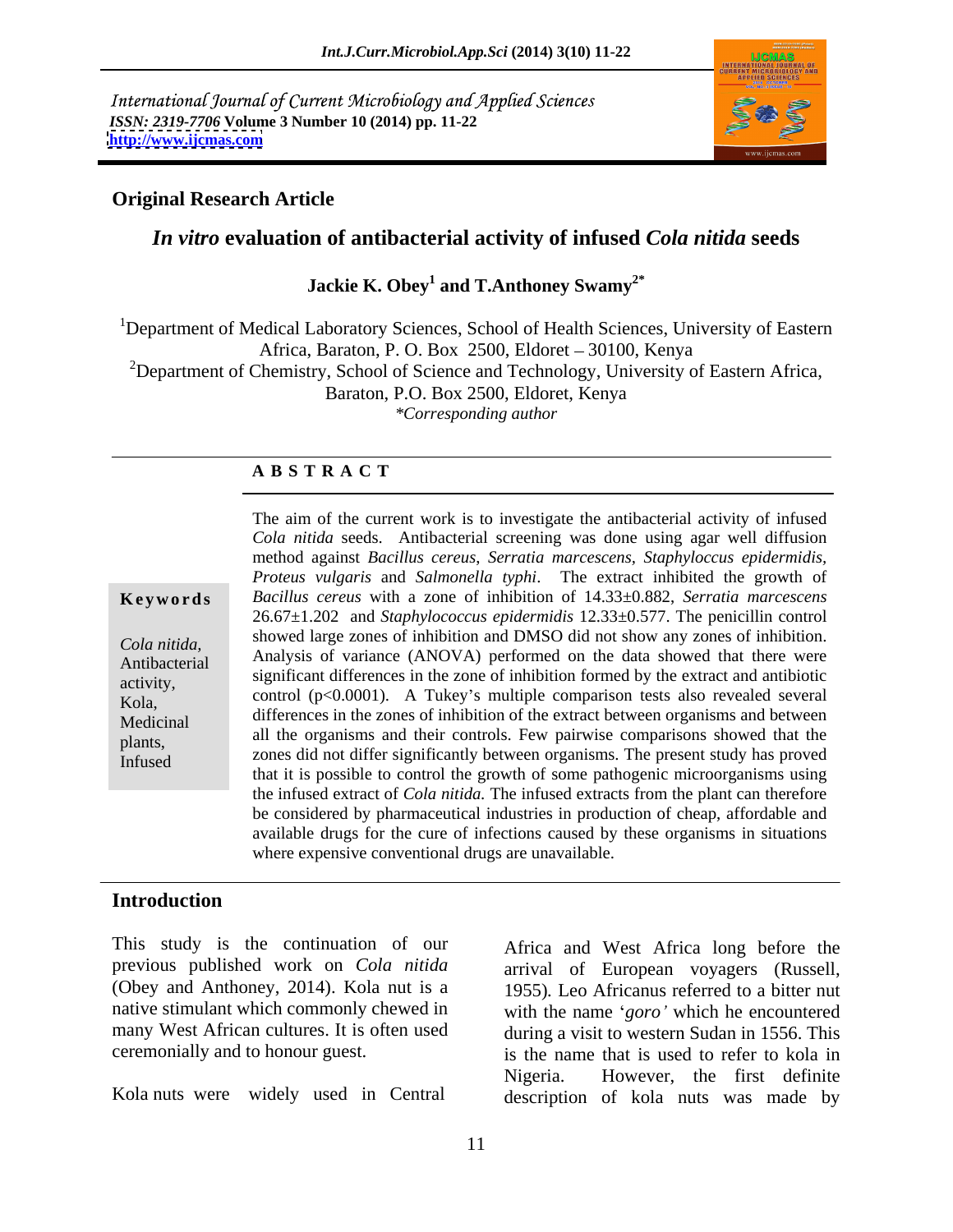cotyledons in 1593 (Chevalier *et al*., 1911).

*Cola nitida* was originally distributed along the west coast of Africa from Sierra Leone frequency and variability occurring in the forest areas of Côte d'Ivoire and Ghana and Warburg (1902) both quoted in (Opeke, carried eastwards through Nigeria towards towards the western part of Nigeria

*Cola* species occur in the hot tropical 2007). lowland forest with rainfall extending over a is mainly grown between 6 and 7° north of well-marked wet and dry seasons, and it is capable of withstanding three or more  $C$ . ballayi,  $C$ . verticillata and  $C$ .

The nuts of a small number of *Cola* species *acuminata*, are good to eat though most is scarce. species produce seed that is hard and inedible. Some *Cola* species are *Cola nitida* has been used to control polycotyledonous. The seed of the edible vomiting in pregnant women, and also it is species is ovoid or ellipsoid, or angular by compression, varying in size up to 3 cm in and withstand fatigue by students, drivers wide *and 5* cm long. Most of the seed consists of cotyledons to which the minute embryo is attached. In *C. nitida* there are two cotyledons and the seeds readily split into half whilst in C. acuminata, where there into half whilst in *C. acuminata,* where there (Ibu *et al*., 1986, Newall *et al*., 1996).

Edouado Lopez who saw seeds with four are three or four cotyledons, sometimes as many as six, the seed splits into a corresponding number of pieces (Irvine, 1956; Keay, 1958 and Russell, 1955).

to the Republic of Benin with the highest According to Adiaratou (2008), infused (Opeke, 1992). Chevalier and Perrott (1911) physiological process that can occur in 1992) stated that cultivation of *C. nitida* was lactation and after the menopause. *Cola*  Cameroon and the Congo around 1900, and aphrodisiac and an appetite suppressant. It is spread westwards as far as Senegal (Opeke, also used to treat morning sickness, 1992). *C. nitida* is planted through Senegal, migraine headache and indigestion (Esimone Guinea, Liberia, Côte d'Ivoire, and Ghana et al., 2007). It has been applied directly to (Voelcker, 1935). (Newall *et al*., 1996). And also being used to *Cola nitida* has been used to treat Amenorrhoea. Amenorrhoea is a childhood, during pregnancy, during *nitida* has been used in folk medicine as an the skin to cure wounds and inflammation clean the teeth and gums (Esimone *et al*., 2007).

period of eight months or more and a The systematics of kola species was in a temperature of between 23 and  $28^{\circ}$ C state of "indescribable confusion" by the (Ekanade, 1989). Also, it has been cultivated beginning of the Twentieth Century as a in the transitional zones where the forest result of profusion of new species, named on gives way to the savanna (Opeke, 1992). It the basis of very meagre evidence (Russel, the equator, but has also been found up to Chevalier and Perrot's (1911) taxonomic 10º N on the West Coast of Africa. This account that clarity was restored. Chevalier species requires a hot, humid climate with created the subgenus Eucola to contain the months of dry season (Keay *et al.*, 1960). *sphaerocarpa*. But the latter three species nuts, including *Cola nitida* and *Cola* produce of the commercial species when it 1955). It was not until the French botanists five species of edible kola nut: *C. nitida*, *C*, *C. ballayi, C.verticillata* and *C.*  are not known to be cultivated, but their seeds are sometimes use to adulterate the is scarce.

> used as a principal stimulant to keep awake and other menial workers (Haustein, 1971; Chukwu *et al*., 2006). *Cola nitida* contain both caffeine and tannin, therefore, it is not advised for individuals with stomach ulcers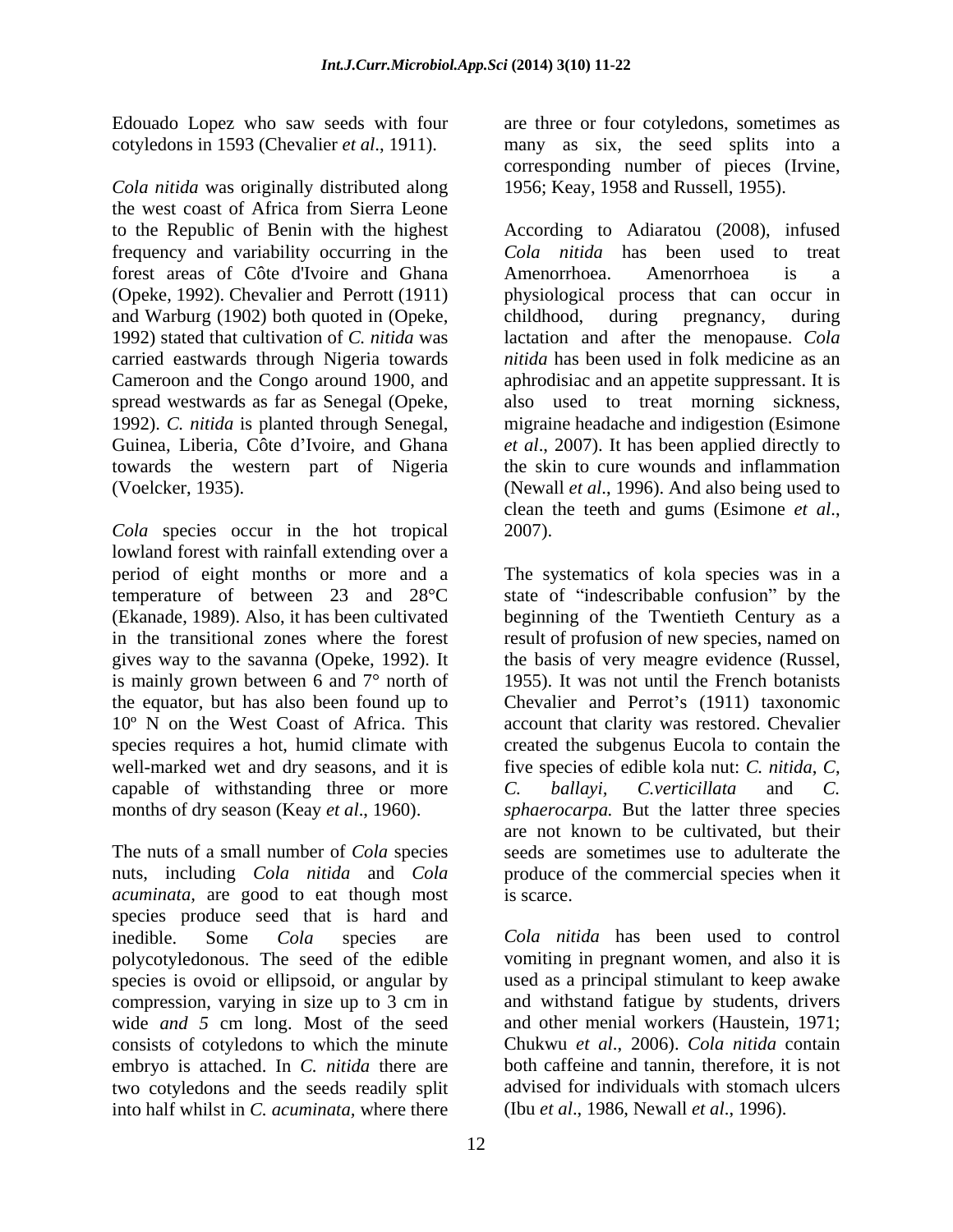Plant-derived substances have recently medicine are believed to have therapeutic systems of medicine, modern medicines, drugs and these can be available in raw and

For a long period of time, plants have been over 2,000 years of written history (Lee *et*  used as a valuable source of natural products al., 2005). for maintaining human health. The use of has gradually increased in Brazil. According that ethnopharmacological data is an

In the past few years, a number of studies have been conducted in different countries Medicinal plants have been tested to prove antimicrobial properties of natural medicinal plants (Almagboul, 1985; Artizzu, their antimicrobial traits, which are due to known by their active substances, for

Natural products and mainly plants (greater than 80%) are the basis of traditional Chinese medicine. Approximately 5,000 medicinal plants is being extensively studied plant species used in traditional Chinese all over the world but only a few studies

become of great interest due to their qualities. About 500 plants are commonly versatile applications. Medicinal plants are prescribed by doctors of Chinese medicine the richest resource of drugs of traditional as Chinese Materia Medica, or traditional food supplements, folk medicines, processed or concentrated form. Hundreds pharmaceutical intermediates and chemical of years of practical application and entities for synthetic drugs (Ncube *et al.,* experience have gone into classifying the 2008). The example the example the example the example of the example of the example of the example of the example of the example of the example of the example of the example of the example of the example of the example of drugs, and these can be available in raw and associated properties. Chinese medicine has *al*., 2005).

medicinal plant for pharmaceutical purposes Medical practice has taught us to understand to WHO (Santos, 1995), medicinal plants important source of new drugs. About 140 would be the best source to obtain a variety new drugs have originated directly or of drugs. These days about 80% of people indirectly from Chinese medicinal plants by from developed countries use traditional means of modern scientific methods, natural medicine. Therefore, medicinal confirming that these plants are an important plants should be investigated for better resource. Increasing emphasis on the use of understanding of their medicinal properties, medicinal plants in searching for new drugs safety and efficiency (Ellof, 1998). is undoubtedly a correct strategy (Liu, that ethnopharmacological data is 2005).

1995; Ikram, 1984; Izzo, 1995; Kubo, 1993; inflammatory activity, antibacterial activity, Shapoval, 1994 and Sousa, 1991). Many anti- diabetic activity, anti-fungal activity, natural plants have been used because of anti-cancer activity, antioxidant activity, compounds synthesized in the secondary activity, larvicidal activity, anthelmintic metabolism of the plant. These products are activity, pain relief activity, central nervous example, the phenolic compounds which are erectile dysfunction and hypolipidemic part of the essential oils (Jansen, 1987), as activity (Hosahally, *et al.,* 2012; Anthoney well as in tannin (Saxena, 1994). The *et al.,* 2013; Farook *et al.,* 2011; Kisangau antimicrobial properties of many plants have *et al.,* 2007; Kamatenesi-Mugisha et al., been investigated by a number of 2005; Adu *et al.,*2011; Deepa *et al.,* 2007; researchers worldwide. Joshi *et al.,* 2011; Arivoli *et al.,* 2012; Medicinal plants have been tested extensively and found to have pharmacological uses such as antihepatoprotective activity, haemolytic system activity, sexual impotence and Anthoney *et al.,* 2014).

Antimicrobial potential of different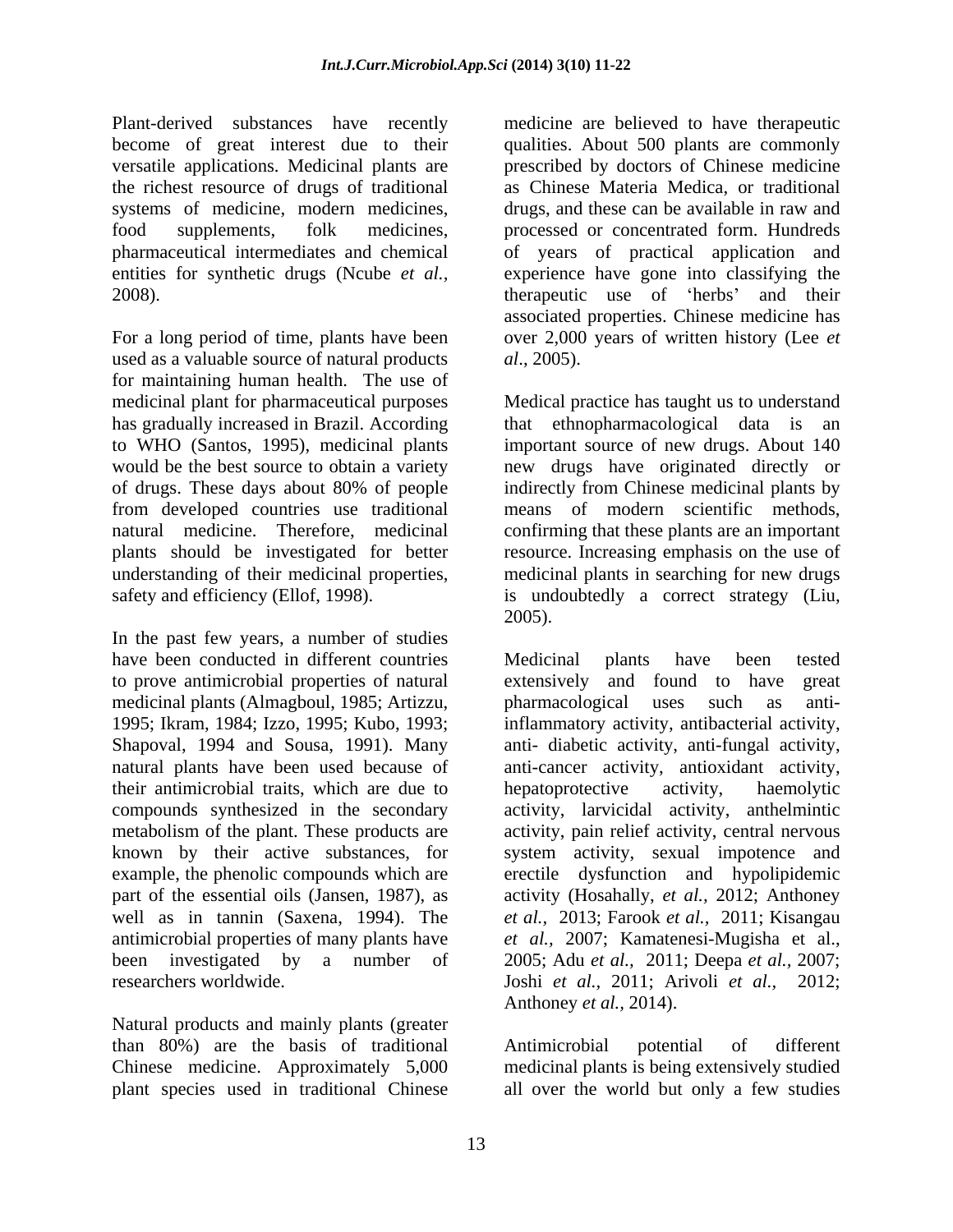have been carried out in a systematic nm to read an optical density of between manner (Arora *et al.*, 2009). 0.08 to 1.0.

The seeds of *Cola nitida were* bought from Monrovia, Liberia in the West Africa region. **Preparation** of the Extract The samples were identified by a taxonomist in the University of Eastern Africa, Baraton. The fresh seeds of the *Cola nitida* were cut Stock solutions for the extract were prepared into the pieces and dried for three weeks; the by dissolving 500 mg in 1 ml of dried seeds were ground into powder. Fifty dimethylsulfoxide (DMSO). An antibiotic grams of the *Cola nitida* was put in conical control was made by dissolving 1µg of flask and mixed with distilled water and penicillin in 1 ml of sterile distilled water. heated to boiling for 20 minutes. The extract was filtered and the solvent was evaporated to dryness at a temperature of **Screening for the antibacterial potential**  $40^{\circ}$ C using rotary vacuum evaporator. The extract was brought to dryness using vacuum and pressure pump. The yield was kept at  $4^{\circ}$ C prior to use. the experiment was similar to that used by

standard was prepared by dissolving 0.5 g of Hinton broth. The broth was incubated Sulphuric acid (1%) was prepared in a 100- organisms to ensure that the medium was H<sub>2</sub>SO<sub>4</sub> solution. Measure the turbidity of cuvettes to measure the absorbance. A the 0.5 McFarland Standards with the aid of a spectrophotometer at a wavelength of 625 used a blank at 0.000 absorbance. The

The aim of the current study is to investigate cell density of approximately 1.5 x  $10^8$ the antibacterial activity of infused *Cola*  CFU/ml (1.0 x108 2.0 x 108 CFU/ml. It *nitida* seeds. was then transferred to a screw-capped **Materials and Methods**  evaporation due to exposure to air. The **Sample collection and Extraction**  against the McFarland standards until they **procedure reached** the absorbance of the McFarland At this absorbance, the McFarland Standard represents a bacterial 8 bottle and sealed with parafilm to prevent bacterial suspensions were then tested standard and then they were ready for use.

### **Preparation of the Extract Concentrations and Antibiotic**

DMSO served as a negative control.

# **of the plant extract**

**Bioassay Study** Mahesh (2007). The microorganisms used **Preparation of the Bacterial Suspension** Bacillus cereus, Serratia marcescens, The turbidity of each of the bacterial and *Salmonella typhi*. A single colony for suspension was prepared to match to a 0.5 each of the organisms was picked from agar McFarland standard. The McFarland plate and dissolved in 5 ml of Mueller BaCl<sub>2</sub> in 50 ml of water to obtain a 1% overnight at  $37^{\circ}$ C. 5 ml of plain Mueller solution of Barium chloride (w/v). Hinton broth was incubated alongside the ml volumetric flask. To prepare the 0.5 not contaminated. The spectrophotometer McFarland Standard, 0.5 ml of the 1% was set to 625 nm wavelength and each of BaCl<sub>2</sub> solution was mixed with 99.5 ml of the microbial cultures was pipetted into The agar well diffusion procedure used in Taye *et al.*., (2011) and Jeyachandran and for this study were laboratory strains of *Bacillus cereus*, *Serratia marcescens, Staphyloccus epidermidis, Proteus vulgaris* Hinton broth. The broth was incubated overnight at  $37^0$ C. 5 ml of plain Mueller  ${}^{0}C$ . 5 ml of plain Mueller organisms to ensure that the medium was was set to 625 nm wavelength and each of cuvettes to measure the absorbance. A cuvette of plain Mueller Hinton broth was used a blank at  $0.000$  absorbance.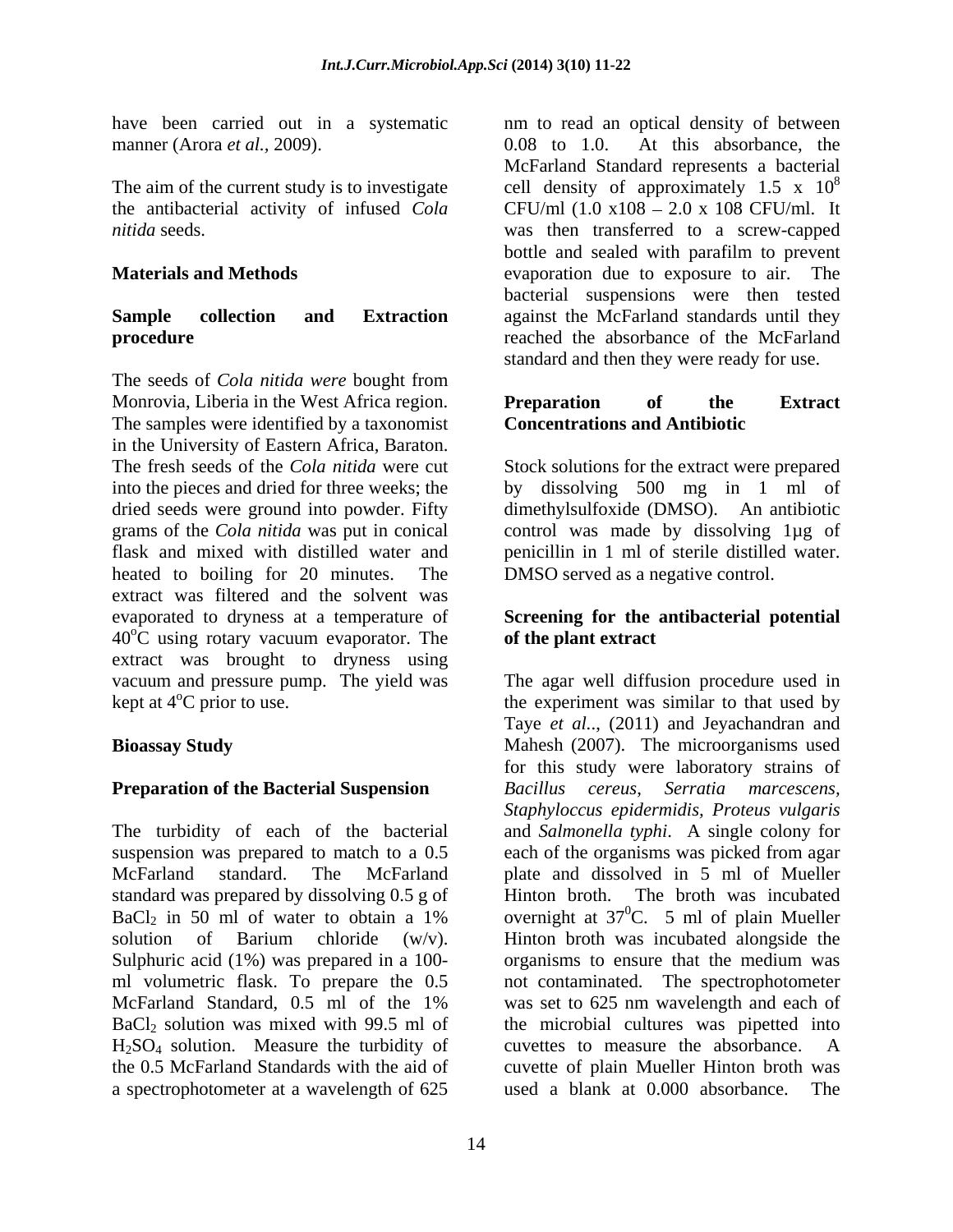absorbances of the microorganisms were *marcescens* was the highest  $(26.67 \pm 1.202)$ , measured. The bacterial organisms followed by that of B. cereus and exceeding 0.1 absorbance were adjusted by *Staphyloccus epidermidis* (table 1). The absorbance fell between 0.08 to 0.10, organisms falling below 0.08 absorbance were also adjusted until the McFarland microorganisms. Analysis of variance standard absorbance was achieved. All the were made into each agar plate using a sterile metal cork borer. 100 µl of the significantly different from S. epidermidis, standard drug penicillin was placed in one but was significantly smaller than those of dimethyl sulfoxide (DMSO) was placed in *vulgaris* and *S. typhi* (table 2). S. each organism tested. The plates were was significantly lower than *S. epidermidis.* incubated for 24 to 48 hours and the zones S. Epidermidis was significantly bigger than

A random sampling procedure was done for the entire test and the experiment was conducted in triplicate assays on Mueller Hinton agar plates (Jeyachandran and standard error were calculated for the zones of inhibition. Analysis of variance was used to determine if therewas significant difference among the average zones of inhibition of the bacterial organisms by the extract. The Tukey's honestly significant difference test was used to determine pairwise comparisons between average was inhibited with a zone of zones of inhibition among the bacterial organisms by SPSS version 21.0.

The main zone of inhibition for *Serratia* 

adding bacterial suspension until the extract was not active against *Proteus*  matching the McFarland Standard. The penicillin control inhibited growth at higher organisms, therefore, reached a cell density significant differences in the zones of of  $1 \times 10^8$  cfu/ml (Ngeny *et al.*, 2013).  $100$  inhibition among the microorganisms by the  $\mu$ l of each of the organisms were then extract and the penicillin control (P < inoculated onto agar plates for the bioassay 0.001). On further comparison with the (Agyare *et al.*, 2013). Three 6 mm wells Tukey's honestly significant difference test, well, the extract in another well and *Serratia marcescens*, and larger than *P.*  the third well on each plate. The experiment *marcescens* zone was significantly bigger was run in triplicate for each extract and than those of *P. vulgaris*and *S. typhi* but of inhibition were measured in millimetres those of *P. vulgaris* and *S. typhi.* And, with the aid of a meter rule. *Proteus vulgaris* had significantly lower Statistical Analysis **Statistical Analysis** drug showed zones significantly bigger than *marcescens* was the highest (26.67±1.202),<br>followed by that of *B. cereus and Staphyloccus epidermidis* (table 1). *vulgaris and Salmonella typhi.* zones of inhibition for all the microorganisms. Analysis of variance (ANOVA) showed that there were the zone of inhibition for *B. cereus* was not significantly different from *S. epidermidis*, but was significantly smaller than those of *vulgaris* and *S. typhi* (table 2). was significantly lower than *S. epidermidis*.<br>*S. Epidermidis* was significantly bigger than zone of inhibition than *S. typhi.* The control all the zones of the extract and the extract had significantly larger zones of inhibition than the negative DMSO control.

Mahesh, 2007). The mean values and the meaning existence of the mean with **Result and Discussion**<br>
was active against *P. vulgaris* with a zone of The methanolic extract of *Cola nitida* inhibited the growth of *Bacillus cereus* with a zone of inhibition of  $23.67\pm0.882$  mm. while the infused extract inhibited *Bacillus cereus* with a zone of 14.33±0.822mm. *C. nitida* methanolic extract inhibited *Serratia marcescens with a zone of* 22.67±1.452mm and the infused extract with a zone of 26.67±1.202mm. *Staphyloccus epidermidis* was inhibited with a zone of 24.33±0.667mm for the methanol extract but this was lower for the infused extract (12.33±0.577mm). The methanolic extract inhibition of  $13.00 \pm 0.577$  but the infused extract was inactive against the organism.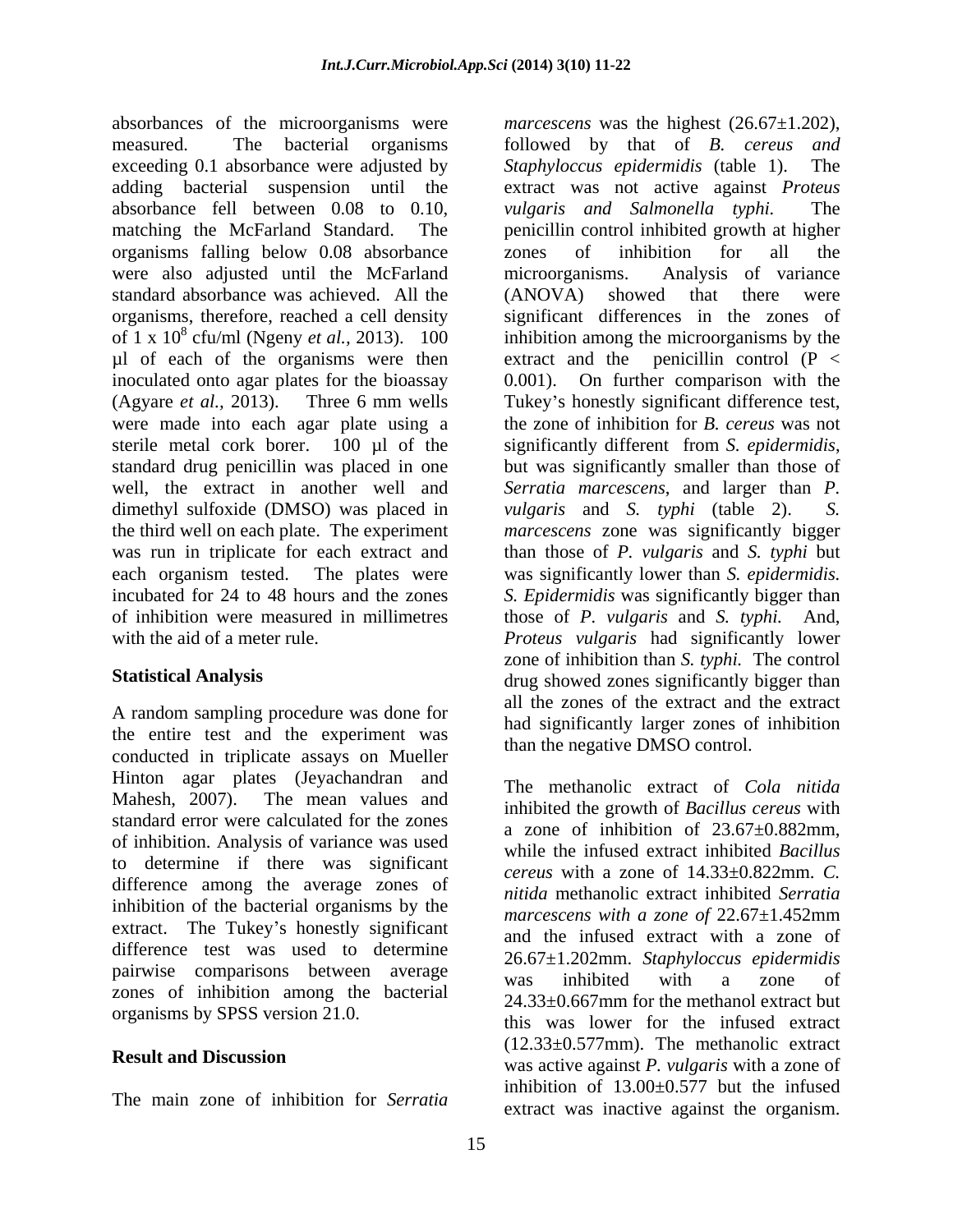The methanolic and infused extracts of *Cola*  having comparable diameters of zone of *Salmonella typhi* (Obey and Anthoney,

*marcescens, Bacillus cereus, Escherichia*

Brown) that can attack all parts of the crop. According to Oludemokun (1979), many fungi are capable of infecting kola fruits at disease symptoms will only develop when conditions are favourable.

extracts of four species of *Cola* Schott & activity against *Streptococcus anginosus*, Endl. was done using human isolated strains gram positive bacteria which, is a member *Candida albicans, Aspergillus niger* as test against the tested fungi than the bacteria at inhibition of 18 mm and 16 mm at 60 mg/ml high concentrations. None of the extracts & Endl. showed activity on *S. albus* at concentrations ranging from  $10-150$  mg/ml

*nitida* did not show any activity against inhibition of  $7.3 \pm 0.03 - 16.0 \pm 0.0$  for *C*. 2014). *nitida*. Also, these two species of *Cola* The ethanolic extract of G. kola was tested *A. niger* at concentrations ranging from 90 against organisms such as *Serratia*  150 mg/ml with relatively close diameters of *coli, Proteus vulgaris* and *Salmonella sp.* the growth of *K. pneumoniae* at the MIC of The results showed that the ethanolic extract 90mg/ml whereas, *C. albicans* was inhibited of *G. kola* inhibited *B. cereus* with an by *C. acuminata, C. Millenii, K. schum* and inhibition zone of 10.17±0.477mm *and E. C. gigantea* A.Chev. at the MIC of *coli* with an inhibition zone of 120mg/ml. Phytochemical screening of the 12.83±0.833mm. All other organisms were four species of *Cola* showed the presence of not inhibited (Obey *et. al.,* 2014). alkaloids, saponins, tannins and cardenolides According to Russel (1955), *Cola nitida* and the probable closeness of the species could *Cola acuminata* were believed to be also be responsible for the observed resistant and biologically robust species and activities. The antimicrobial property shown had no important diseases associated with by the plant extracts is an evidence of the them. *Cola* species are vulnerable to a host ethnomedicinal uses of the plants. The of fungal diseases (Emmanuel and Nick similarity observed in the phytochemical an early stage of development, but the and *C. acuminata* suggest a probable *acuminata* and  $10.0 \pm 0.0 - 19.0 \pm 0.0$  for *C*. demonstrated activities on *C. albicans* and zone of inhibition. *C. acuminata* inhibited in all the plants which apart from showing constituents and antimicrobial activities demonstrated by *C nitida* (Vent.) Schott & Endl., *C. millenii* and *C.gigantea* A. Chev. closeness among these species.

According to Mubo *et al.,* (2009), the *in-* and methanol extracts of red and white *vitro* antimicrobial evaluation of ethanol variety of *kola* nut showed antibacterial of *Staphylococcus aureus, Staphylococcus* of the viridans *Streptococci*. These are *albus, Bacillus subtilis, Klebsiella pneumoniae, Pseudomonas aeruginosa,* pathogenicity than other *streptococci* (Ryan, organisms. The leaf ethanol extracts of the against *Proteus vulgaris*, gram negative plants were found to be more effective bacteria at 60 mg/ml, which gave a zone of was active against *Staphylococcus aureus*. Plant extract of *C. acuminata* (P. Beauv.) (Saravana kumar *et al.*, 2009) on *kola* extract Schott & Endl. and *C. nitida* (Vent) Schott against *Proteus mirabilis*, which gave an According to Muhammad (2014), aqueous activity against *Streptococcus anginosus*, gram positive bacteria which, is <sup>a</sup> member heterogenic bacteria with unique 2004). Red *kola* also showed the activity inhibition of 18 mm and 16 mm at 60 mg/ml for methanol and aqueous extracts. Similar report was observed in the work of (Saravana kumar *et al.,* 2009) on *kola* extract inhibition zone of 16 mm at 1000  $\mu$ g/ml.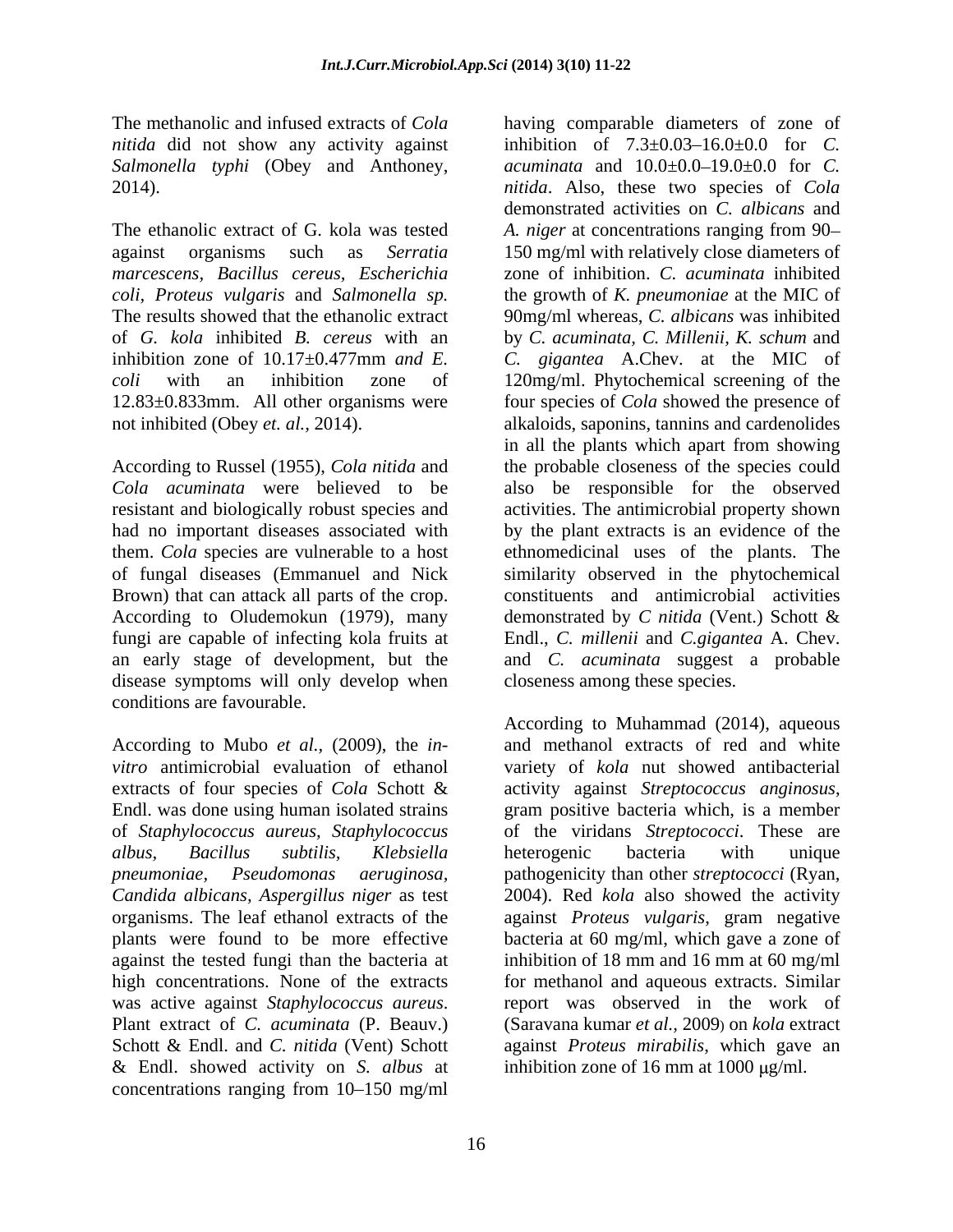According to Indabawa (2011), methanol most important activity against and water soluble fractions of *Garcinia kola* and *Cola nitida* possess antibacterial *pnuemoniae, Aspergillus niger* and *Candida* activity, *G. kola* was more active against some members of Enterobacteriaceae, namely, *Escherichia coli* and *Salmonella typhi,* whereas, methanol extracts of *Cola*  of alkaloids in *C. acuminata* as reported by *nitida* showed grater activity on *S. aureus.* Adegoke *et al.,* (1968). *C. gigantea* also had Thus, the plants possess potentials for the a manufacture of potent drugs for the *Staphylococcus albus, Bacillus subtilis,*and treatment of infections caused by the test on *Aspergillus niger* and *Candida albicans* organisms, such as typhoid fever, whereas, *C. nitida* and *C. millenii* had weak gastroenteritis, urogenital tract infections inhibitory effects on the growth of all the and boils. microorganisms. There is a need for further

In Nigeria, various concoctions are made species would be increased by using from roots, seeds and leaves obtained from a stronger fractionating solvents such as ethyl variety of the *kola* tree. And they are acetone or methyl acetone. These solvents administered orally as purgatives, as direct cures or preventions of all sorts of diseases (Andah,1992 and Dalziel, 1948). *Cola nitida*  increases gastric acid secretion in wistar rats. The indication of gastric acid secretion of *cola nitida* could be entirely due to the tested against several microorganisms and presence of xanthine or it may involve showed the ethanol extracts exhibited zones gastric secretagogues in cola yet to be of inhibition ranging from 17 to 23 mm discovered (Tende *et al.,* 2011). while the aqueous hot water extract showed

Antibacterial activities shown by the four *Cola* species are in line with previous *aureus* at 0.008 mg/ml. Phytochemical antimicrobial works on the species of *Cola*<br>(Reid *et al.*, 2005; Adeniyi *et al.*, 2004; (Reid *et al.,* 2005; Adeniyi *et al.,* 2004; saponins, steroids, cardiac glycosides and Ebana *et al.,* 1991) where *Cola* extracts reducing sugar where found to be present were found to exhibit important inhibitory activities against the growth of certain bacteria and fungi. The crude ethanolic The acetic acid extract of *Garcinia Kola* has extract of *C. acuminata, C. nitida* and *C.* also shown zones of inhibition as high as *gigantea* showed important activity against 17.5 mm for *S. aureus*, 18.5 mm for *E.coli*, *Staphyloccus albus*. The diameters of the zones of inhibition of these extracts were 37.0 mm for *Salmonella typhi,* (Ezeanya *et*  found to be remarkably close to that of the *al.,* 2013). Between 5 mg/ml to 25 mg/ml of control drug: erythromycin. The MICs were 10 mg/ml, 10 mg/ml and 60 mg/ml respectively. However, the leaf ethanol *typhi* and *K. pneumoniae*. The methanol extract of *C. millenii* was inactive against this organism. *C. acuminata* showed the

most important activity against *Staphylococcus albus, Klebsiella*

*albicans*. This is probably due to the strong presence high antimicrobial activity against study to ascertain if the yield in these have been reported to be more vigorous than other solvents used in crude extraction of plants (Ajayeioba and Fadare, 2006).

In an agar well diffusion assay, *G. kola* was zones ranging from 20 to 27 mm. Antifungal activity was shown against *Staphylococcus*  compounds such as flavonoids, tannins (Arekemaje *et al.,* 2012).

17.5 mm for *S. aureus*, 18.5 mm for *E.coli*, 35.0 mm for *Streptococcus pyogenes* and *Garcinia kola* and *Cola nitida* showed zones of inhibition against *E.coli, S. aureus, S.* soluble extract of *G. kola* showed zones of inhibition of 20 mm, 25 mm, 24 mm, 9 mm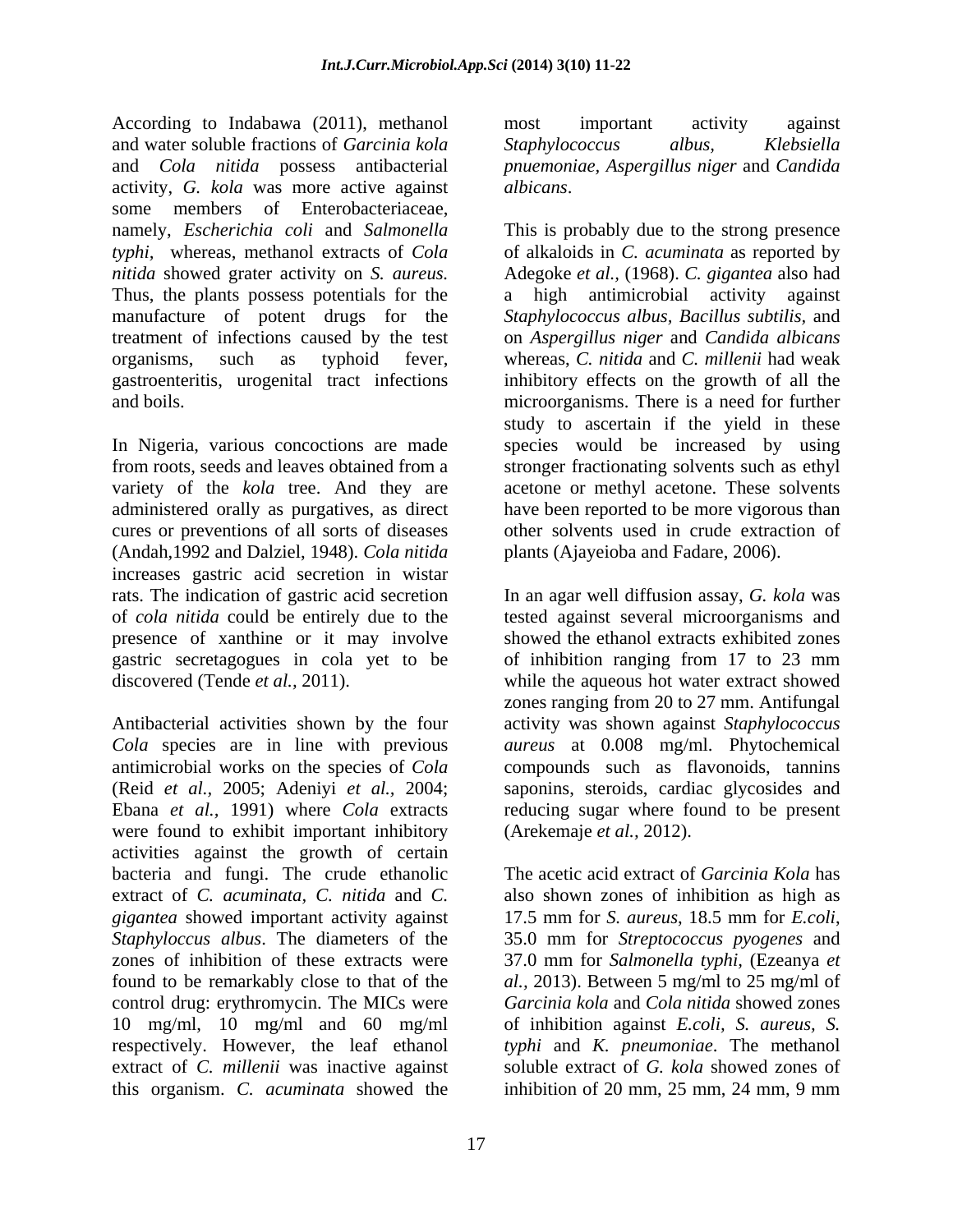mm, 12.5 mm against *E. coli*, *S. aureus*, *S.typhi*, *K pneumonia* respectively.

and 20 mm against *E. coli*, *S. aureus*, *S.*  This study showed that *Cola nitida* is a *typhi* and *K. pneumonia* respectively. That better antimicrobial against *E. coli* while *G.*  of *Cola nitida* showed 23mm, 9 mm, 18.5 *kola* is good for *S. aureus, S*. *typhi* and *K. pneumonia*, (Indabawa *et al.,* 2011).

**Table.1** Antibacterial Activity of *Cola nitida* Infused Extract Against Selected Pathogenic Microorganisms

| <b>Microorganisms</b>                                                              | $\vert$ Mean (mm $\pm$ S.E.) $\vert$ Penicillin |                                        | <b>DMSO</b>      |
|------------------------------------------------------------------------------------|-------------------------------------------------|----------------------------------------|------------------|
| <b>Bacillus cereus</b>                                                             | $14.33 \pm 0.882$                               | $\vert$ 42.66±1.201 $\vert$ 0.00±0.000 |                  |
| Serratia marcescens                                                                | $26.67 \pm 1.202$                               | $40.00 \pm 0.577$                      | $0.00 \pm 0.000$ |
| $Staphyloccus$ epidermidis $\left  \frac{12.33 \pm 0.577}{2.33 \pm 0.577} \right $ |                                                 | $28.67 \pm 0.882$ 0.00 $\pm$ 0.000     |                  |
| <i>Proteus vulgaris</i>                                                            | $0.00\pm0.000$                                  | $35.00 \pm 0.577$ 0.00 $\pm 0.000$     |                  |
| Salmonella typhi                                                                   | $0.00\pm0.000$                                  | $21.00 \pm 0.577$                      | $0.00 \pm 0.000$ |

**Table.2** Tukey s honestly significant difference test for zones of inhibition of *Cola nitida* Infused extract against selected pathogenic microorganisms

| <b>Comparison</b>                                    | <b>P-value</b> | <b>Significance</b> |
|------------------------------------------------------|----------------|---------------------|
| Bacillus cereus vs Serratia marcescens               | 0.000          |                     |
| Bacillus cereus vs Staphylococcus epidermidis        | 0.505          |                     |
| Bacillus cereus vs Proteus vulgaris                  | 0.000          |                     |
| Bacillus cereus vs Salmonella typhi                  | 0.000          |                     |
| Bacillus cereus vs Bacillus cereus control           | 0.000          |                     |
| Serratia marcescens vs Staphylococcus epidermidis    | 0.000          |                     |
| Serratia marcescens vs Proteus vulgaris              | 0.000          |                     |
| Serratia marcescens vs Salmonella typhi              | 0.000          |                     |
| Serratia marcescens vs Serratia marcescens control   | 0.000          |                     |
| Staphylococcus epidermidis vs Proteus vulgaris       | 0.000          |                     |
| Staphylococcus epidermidis vs Salmonella typhi       | 0.000          |                     |
| Staphylococcus epidermidis vs S. epidermidis control | 0.000          |                     |
| Proteus vulgaris vs Salmonella typhi                 | 1.000          |                     |
| Proteus vulgaris vs Proteus vulgaris control         | 0.000          |                     |
| Salmonella typhi vs Salmonella typhi control         | 0.000          |                     |

Key: NS= Not Significant; S=Significant

pathogens have given rise to interest in

The search for alternative treatment for proteases and collagenases (Didelot *et al.,* diseases caused by certain human 2000). *Serratia marcescens,* is a human research on plant extract against nosocomial infections and is resistant to microorganisms. *Bacillus cereus* is multiple antibiotics (Kurz *et al.,* 2003). associated with food poisoning, Staphylococcus epidermidis inhabit the gastrointestinal and non-gastrointestinal skin of both healthy and ill individuals, infections due to virulence factors that hence making it an opportunistic and include enterotoxins, beta-lactamase, nosocomial pathogen and has beenopportunistic pathogen associated with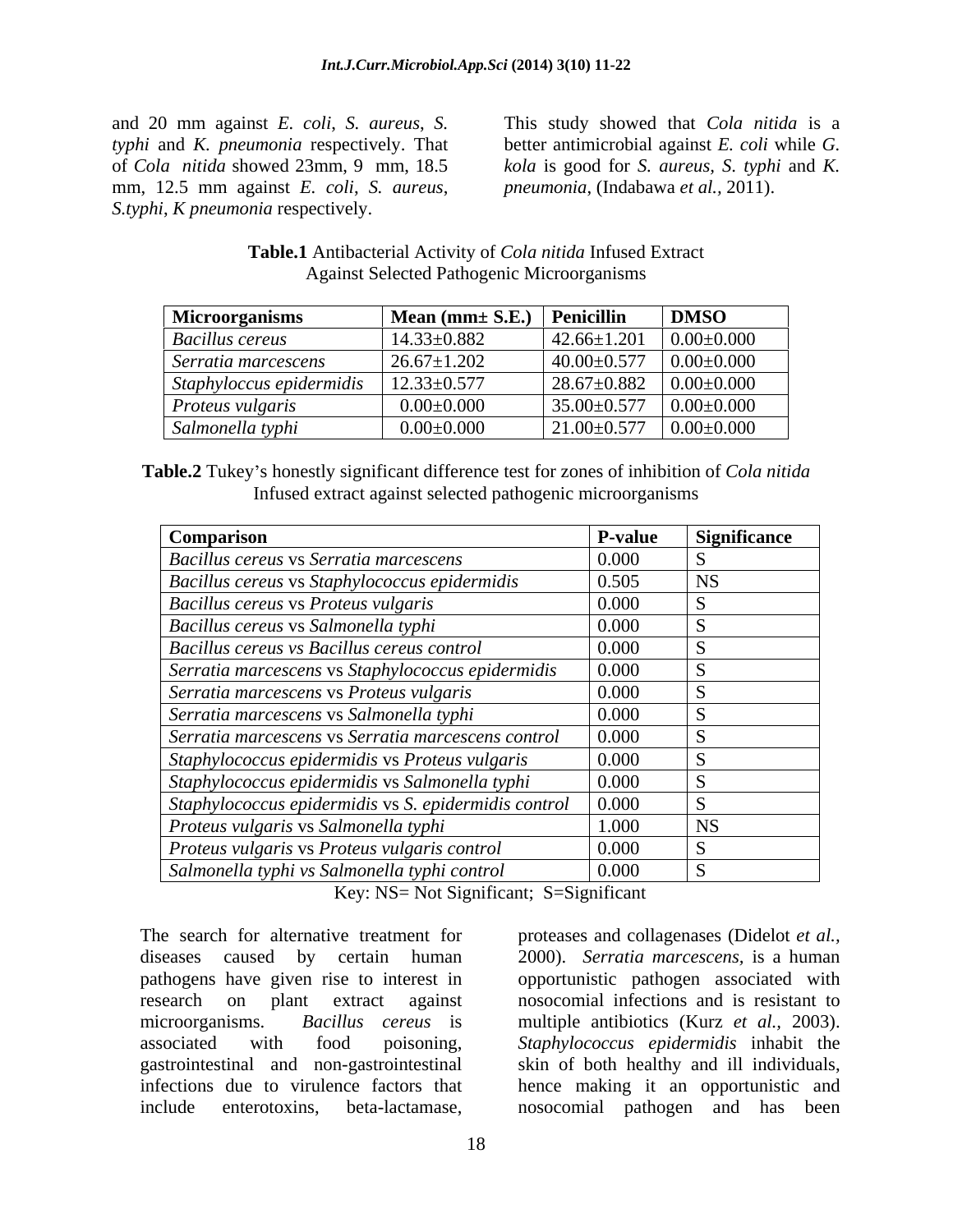associated with infections in intensive care units of hospitals (Michelim *et al.*, 2005). extracts (Stercul<br>18(5): 414–418.

From the data obtained in this study it is Adiaratou, T., Ingvild, A., Annette, T., therefore worthy to mention that the Cola  $C$  Drissa, D., Berit, S.P. 2008. therefore worthy to mention that the *Cola* Drissa, D., Berit, S.P. 2008.<br> *nitida seeds* can be used to treat against all Ethnopharmacological uses of *nitida* seeds can be used to treat against all the infections caused by *Bacillus cereus*, *Serratia marcescens* and *Staphyloccus* 

In conclusion, infused *Cola nitida* extract had effects on the microorganisms such as *Bacillus cereus, Serratia marcescens* and  $\begin{array}{c} W.S., \text{ Human, N., Bound, V.E. 2011.} \\ \text{The effects of } Acanthospermum \end{array}$ *Staphyloccus epidermidis*. Further studies on structural elucidation of *Cola nitida* using advance spectroscopic procedures like nuclear magnetic resonance, mass spectrometry and UV spectroscopy can be used for structural elucidation of the active ingredients in the seeds of *C. nitida.* This information may offer very useful information on the ethnobotanical use of (Lam.) Beneth. and Strophanthus the plant. It is also recommended that communities can be educated on the  $10.1155/2013/632927$ . correct dose and use of *C. nitida* especially where modern hospital facilities and good healthcare systems are completely lacking.

### **Acknowledgements**

The authors of this paper are very much thankful to the Department of Chemistry and Medical Laboratory Science,  $\frac{1}{2}$  and  $\frac{1}{2}$  medicine. Fuoterapia, 50. University of Eastern Africa, Baraton. Authors also thankful to taxonomist Mr.<br>
Technology, (2nd edn). Ibadan George Ochieng Ondiek, University of

- Adegoke, E., Akinsanya, A., Nagu, A. 1968. Studies of Nigerian Medicinal Plants: A
- Adeniyi, B.A., Groves, M.J., Gangadharam,

activities of three species of Cola plant extracts (Sterculiaceae). *Phytother Res.,* 18(5): 414 418.

- *epidermidis*. Adiaratou, T., Ingvild, A., Annette, T., Drissa, D., Berit, S.P. 2008. Ethnopharmacological uses of *Erythrina senegalensis*: a comparison of three areas in Mali, and a link modern biological science. *J. Ethnobiol. Ethnomed.,* 4(6): 1–9.
	- Adu, F., Gbedema, S.Y., Akanwariwiak, W.G., Annan, K., Boamah, V.E. 2011. The effects of *Acanthospermum hispidum* extract on the antibacterial activity of amoxillin and ciprofloxacin, *J. Drugs. Med.*, 3(1): 58–63.
	- Agyare, C., Dwobeng, A.S., Agyepong, N., Duah, Y.B., Mensah, K.B., Ayande, P.G., Adarkwa-Yiadom, M. 2013. Antimicrobial, Antioxidant and Wound Healing Properties of Kigelia africana (Lam.) Beneth. and *Strophanthus hispidus* DC., *Adv. Pharm. Sci.,* doi:
	- Ajaiyeoba, E.O., Fadare, D.A. 2006. Antimicrobial potential of extracts and fractions of the African Walnut- *Tetracarpidium conophorum*. *Afr. J. Biotechnol.,* 5(22): 2322-2325.
	- Almagboul, A.Z., Bashir, A.K., Farouk, A Salih A.K.M. 1985. Antimicrobial activity of certain Sudanese plants used in folkloric medicine. *Fitoterapia,* 56: 331 337.
	- Andah, B.W. 1992. Nigeria's Indigenous Technology, (2nd edn). Ibadan University Press, Ibadan. Pp 34-38.
- Eastern Africa, Baraton. **Anthoney, S.T., Jackie, O., Ngule, C.M.** Anthoney, S.T., Jackie, O., Ngule, C.M. **References** 2015. In vitro control of selected 2013. In vitro control of selected pathogenic organism by Vernoia adoensi roots. *Int. J. Pharm. Life Sci.,*  $4(8)$ : 285–289.
	- preliminary survey of Plant Arekemaje, M.O., Aliyu., M.B., Kayode, Alkaloids. *J. West Afr. Sci. Assoc.,* 13: R.M.O., Ajiboye A.E., Ajijolakewu 13–39. A.K. 2012. Antimicrobial effects of P.R.J. 2004. Invitro anti-mycobacterial *Garcinia kola* (Bitter kola) on some selected pathogens from University of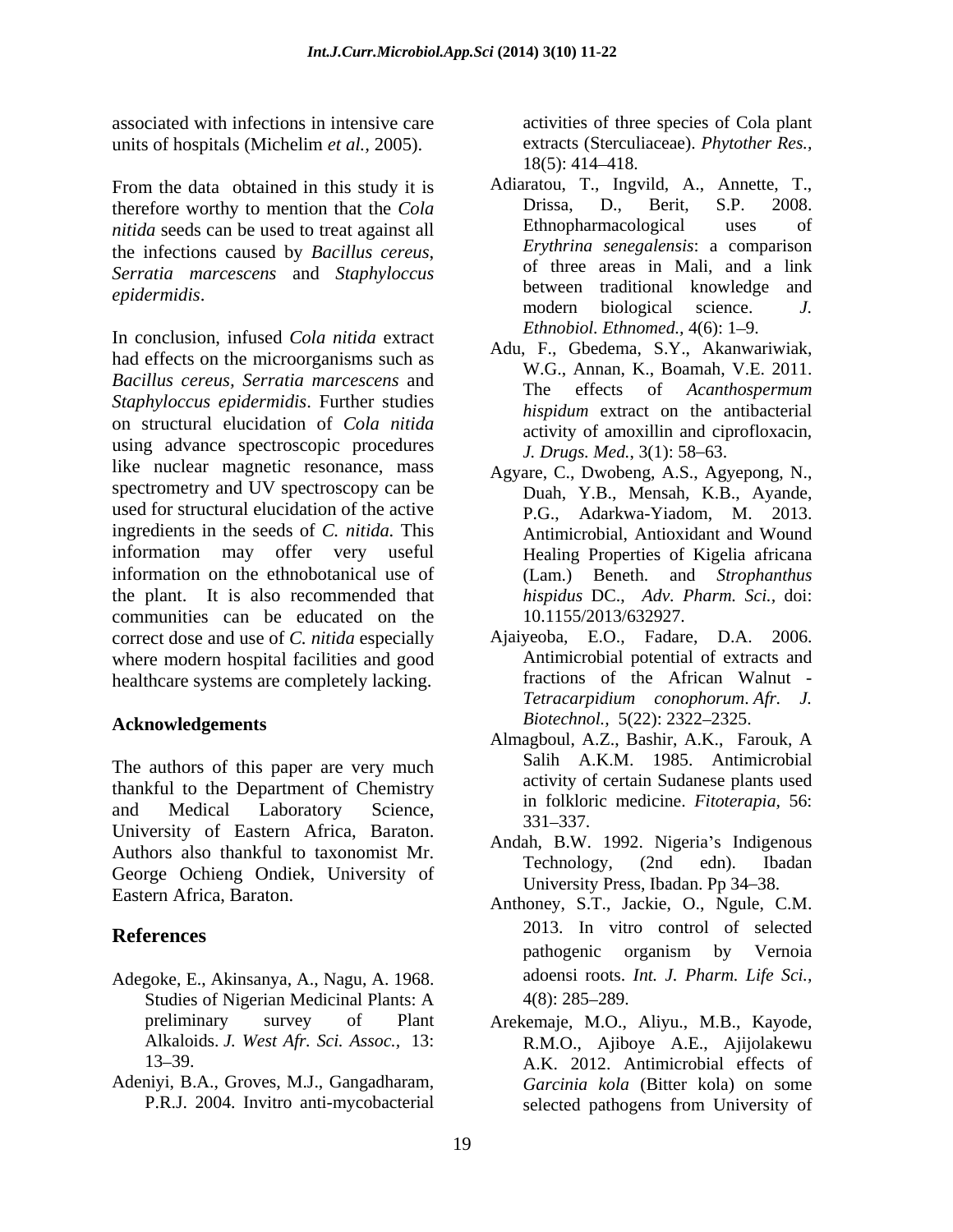- Arivoli, S., Tennyson, S. (2012). Larvicidal efficacy of *Strychnos nuxvomica* Culicidae). *World Jm Zool.*, 7(1): 06
- Arora, D.S., Kaur, G.J., Kaur, H. 2009.
- and antimicrobial activity of *Cynodon dactylon* essencial oil. *Fitoterapia*., 66:
- Liu, C-X., Yaniv, Z. 2005. Research and the number of the development of new drugs originating 232–237. development of new drugs originating<br>from Chinese plants. In: Yaniv, Z. & Ezeanya, C.C., Bachrach, U. (Eds.), Handbook of medicinal plants. Pub.- Food Products
- Chevalier, A., Perrot, A. 1911. Les Pp. 1–9.<br>Vegetaux utiles de l'Afrique tropicale Farook, S.M., Atlee, W.C. 2011. Vegetaux utiles de l'Afrique tropicale Farook, S.M., Atlee,
- Chukwu, L.U., Odiete, W.O., Briggs, L.S. potential of *Tragia involucra*<br>2006. Basal metabolic responses and streptozotocin-nicotinamide rhythmic activity of mammalian hearts type II diabetic rats. *Int*.<br>to aqueous kola nut extracts. *Afri*. *J. Pharm. Sci.*, 3(4): 103–109. to aqueous kola nut extracts. *Afri. J. Biotechnol.,* 5(5): <sup>484</sup> 486.
- Dalziel, J.M. 1916. A Hausa Botanical Vocabulary. T. Fischer Unwin Ltd,
- of various extracts of *Acanthospermum*
- Ebana, R.U.B., Ekpe, B.E., Madunagu, B.E., 213–216.<br>Otung, I.N. 1991. Microbiological Thur I.O. Iya exploitation of cardiac glycosides and  $398 - 401.$
- Ekanade, O. 1989. The effects of productive and non-productive kola, *Cola nitida*

Ilorin Teaching hospital, Ilorin, Nigeria. Vent. (Schott and Endlicher), on the *J. Asian Sci. Res.*, 2(4): 159–169. Status of major soil physical and chemical properties in S.W. Nigeria. *Int. Tree Crops J., 5: 279–294.* 

- Linn.(Loganiaceae) leaf extracts against Ellof, J.N. 1998. Which extractant should be the filarial vector *Culex*  used for the screening and isolation of *quinquefanciatus* Say (Diptera: antimicrobial components from plants? antimicrobial components from plants? *J. Ethnopharmacol.* 60: 1–6.
- 11. Emmanuel, T., Nick, B. A State of Antibacterial activity of tea and coffee: Central African Regional Program for Their extracts and preparations. *Int. J.* the Environment. Biodiversity Support *Food Prop.,* 12: 286–294. **Program, Washington, DC.** Emmanuel, T., Nick, B. A State of Knowledge Report undertaken for the Central African Regional Program for Program**,** Washington, DC.
- Artizzu, N., Bonsignore, L., Cottiglia, F., Esimone, C.O., Adikwu, M.U., Nworu, C.S., Loy, G. 1995. Studies of the diuretic Okove, F.B.C. Odimegwu, D.C. 2007.  $174-175.$  Sinemas Raves, outcome none and Roma Esimone, C.O., Adikwu, M.U., Nworu, C.S., Okoye, F.B.C. Odimegwu, D.C. 2007. Adaptogenic potentials of Camellia sinensis leaves, *Garcinia kola* and *Kola nitida* seeds. *Sci. Res. Essay.,* 2(7): 232 237.
	- from Chinese plants. In: Yaniv, Z. & Ezeanya, C.C., Daniel, E.O. 2013. Press - Haworth Press, 500 pp. clinical isolates. *Science J. Microbiol.,* Ezeanya, C.C., Daniel, E.O. 2013. Antibacterial activity of *Garcinia kola* seed and leaf extracts on some selected  $Pp. 1 - 9.$
	- Francaise. Challamell, Paris. **Example 2** Antidiabetic and hypolipidemic 2006. Basal metabolic responses and Farook, S.M., Atlee, W.C. 2011. Antidiabetic and hypolipidemic potential of *Tragia involucrata* Linn. In streptozotocin-nicotinamide induced type II diabetic rats. *Int. J. Pharm. Pharm. Sci.,* 3(4): 103–109.
		- Haustein, A. 1971. Cola nut: Custom and rituals of some of ethais rating Ivore. *Anthropos,* 69: 457–493 (in French).
- London. Pp. 67 69 Hosahally, R.V., Sero, G., Sutar, P.S., Joshi, Deepa, N., Rajendran, N.N. 2007. V.G., Sutar, K.P. and Karigar, A.A. Antibacterial and anti-fungal activities 2012. Phytochemical and and *hispidum* DC. *J. Nat Remedies,* 7(2): 225 228. activity. *Int. Curr. Pharm. J.,* 1(8): 2012. Phytochemical and pharmacological evaluation of *Tragia cannabina* for anti-inflammatory  $213 - 216.$ 
	- alkaloids from *Garcinia kola, Borreria ocymoides, Kola nitida* and *Citrus aurantifolia*. *J. Appl. Bacteriol.,* 71: Ibu, J.O., Iyama, A.C., Ijije, C.T., Ishmael, D., Ibeshim, M., Nwokediuko, S. 1986. Effect of *Cola acuminate* and nitida on gastric acid secretion. *Scand. J. Gastroenterol.,* 124 (Suppl.): 39–45.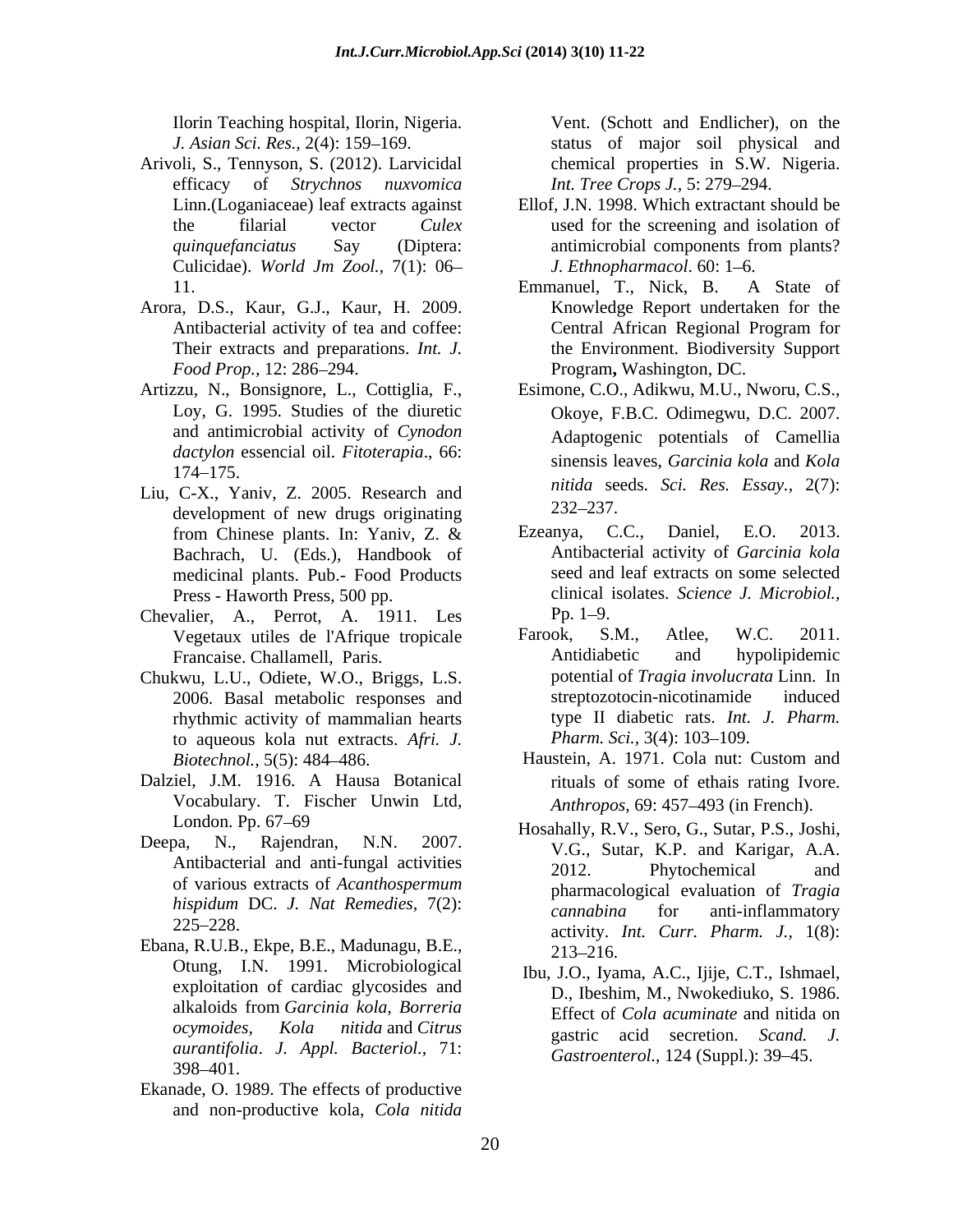- Ikram, M., Inamul, H., 1984. Screening of medicinal plants for antimicrobial<br>activities. *Fitoterapia*., 55: 62–64.
- Antibacterial activity of *Garcinia kola*
- 
- Capasso, F., Fasulo, M.P., Autore, G.
- Jansen, A.M., Cheffer, J.J.C., Svendsen, 21–72. In: Shi, J., Ho, C.T. & F. review. Aspects of test methods. *Planta*
- Jeyachandran, R., Mahesh, A. 2007.
- Joshi, C.G., Gopal, M., Byregowda, S.M. *Eurasian J. Toxicol. Sci., 3(2): 67–69.*
- Kamatenesi-Mugisha, M., Oryem-Origa, H. Mubo, A.S., Micheal, O.S, Oyedokun, O.E., in the management of sexual impotence
- Keay, R.W.J. 1958. Trees of Nigeria. Oxford University Press, New York.
- Keay, R.W.J., Onochie, C.F.A., Stanfield,
- Kisangau, D.P., Hosea, K.M., Joseph, C.C. Biosci. Med., 2: 37–42.
- 

relationships of anacardic acids. *J. Agri.* Food Chem., 41: 1016-1019, 1993.

- activities. *Fitoterapia.,* 55: 62 64. Kurz, C.L., Chauvet S., Andres E., Aurouze Indabawa, I.I., Arzai, A.H. 2011. M., Vallet I., Michel G.P.F., Uh M., and *Cola nitida* seed extract. *Bayero J.* Steinmetz I., Hoffmann J.A., Finlay *Pure Appl. Sci.*, 4(1): 52–55. B.B., Gorvel J., Ferrandon D., Ewbank Irvine, F.R. 1956. Plants of the Gold Coast. J. 2003. Virulence Factors of the Oxford University Press, Oxford. Human Opportunistic Pathogen Serratia Izzo, A.A., Di Carlo, G., Biscardi, D., marcescens Identified by *In Vivo* Fusco, R., Mascolo, N., Borreli, F., Screening. *The EMBO J.*, 22(7): 1451– Celli J., Filloux A., de Bentzmann S., J. 2003. Virulence Factors of the marcescens Identified by *In Vivo* Screening. *The EMBO J.,* 22(7): 1451 1460.
	- 1995. Biological screening of Italian Lee, H-H., Itokawa,H., Kozuka, M. 2005. medicinal plants for antibacterial Asian Herbal Products: The basis for activity. *Phytother. Res.,* 9: 281 development of high-quality dietary 286,1995. Supplements and new medicines, Pp. A.B. 1987. Antimicrobial activity of Shahidi (Eds.) Asian Functional Foods. essential oils: a 1976-1986 literature CRC Press, Taylor & Francis Group, supplements and new medicines, Pp. 21 72. In: Shi, J., Ho, C.T. & F. CRC Press, Taylor & Francis Group, 647 Pp.
	- *Med.*, 40: 395–398. **Michelim, L., Lahude, M., Araujo, P.R.**, Antimicrobial Evaluation of Kigelia A.P.L., Olavo, S., da Costa, P., Africana (Lam). *Res. J. Microbiol.*, Echeverrigaray, S. 2005. Pathogenic 2(8): 645–649. factors and antimicrobial resistance of 2011. Cytotoxic activity of *Tragia*  with nosocomial infections occurring in *involucrata* Linn. extracts. *American-* Giovanaz, H., Muller, G., Delamare, Echeverrigaray, S. 2005. Pathogenic factors and antimicrobial resistance of *Staphylococcus epidermidis* associated intensive care units. *Braz. J. Microbiol.,* 36(1).
	- 2005. Traditional herbal remedies used Oluwadayo. O.S. 2009. Phytochemical and erectile dysfunction in western Species of Cola Schott & Endl. Uganda. *Afr. Health Sci.*, 5(1): 40–49. (Sterculiaceae). *Afr. J. Tradit.* and Antimicrobial Studies of Four Species of *Cola* Schott & Endl. (Sterculiaceae). *Afr. J. Tradit. Complement. Altern. Med*., 6(4): 518 525.
	- D.P. 1960. Nigerian trees, Federal Department of Forest Research, Ibadan, antibacterial properties of two varieties Nigeria. of Kolanut (*Cola nitida*) in Nigeria. *J.* Muhammad, S., Fatima, A. 2014. Studies on phytochemical evaluation and *Biosci. Med., 2:* 37–42.
	- and Lyaruu, H.V.M. 2007. *In vitro* Ncube, N.S., Afolayan, A.J., Okoh, A.I. antimicrobial assay of plants used in traditional medicine in Bukoba rural antimicrobial properties of natural district, Tanzania. *Afr. J. Traditional,* compounds of plant origin: current *Complement. Altern. Med.,* 4(4): 510 methods and future trends. *Afr. J.* 523. *Biotechnol.,* 7(12): 1797 1806. 2008. Assessment techniques of
- Kubo, L., Muroi, H., Himejima, M. 1993. Newall, C., Anderson, L.A., Phillipson, J.D. Structure-antibacterial activity 1996. Herbal Medicines: A Guide for 1996. Herbal Medicines: A Guide for